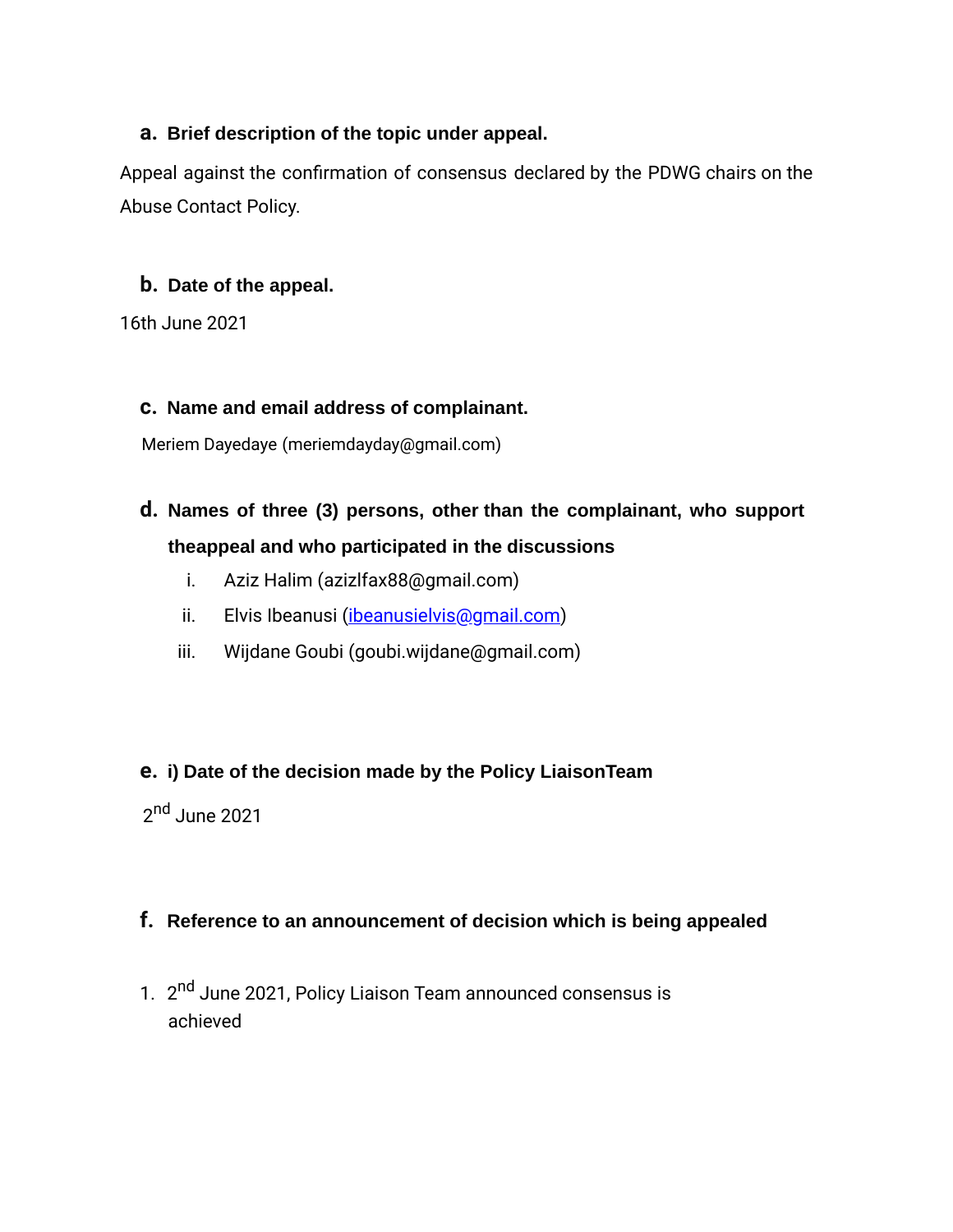#### **Appeal Submission**

- 1. Reference is made to the matter relating to the Abuse Contact Policy.
- 2. The following appeal addresses the fact that a full consensus on the Abuse Contact Policy proposal has not been reached. According to the CPM, if consensus is not reached, the concerned policy cannot be ratified, and an appeal shall take place. Normally, the policy shall be discussed and debated. Nevertheless, many concerns have not been addressed by the author which implies that a full consensus has not been reached. In this situation, we are in the obligation to submit an appeal for the staff to reconsider our point of view.
- 3. We do not agree with the said policy, since its pillars are poorly placed, and more importantly, AFRINIC's existing abuse contact information policy is sufficient and well-engineered. To emphasize and clarify our opinion, the existence of two channels or abuse contacts is highly efficient, because the automated mailbox can manage recurrent and frequent complaints, by providing automatic solutions and direct answers already incorporated in their database. Instead, the personal communication email can handle much more complex complaints, requiring human intervention to suggest solutions or further actions.
- 4. That said, we are convinced that both channels are of extreme necessity in handling abuse complaints and providing complainants with different ways to deal with unfortunate situations. Also, it saves AFRINIC efforts trying to create an abuse-c attribute all over again, and it prevents the members' from wasting precious time developing useless policies, that are only a duplicate of the CPM policies, and initiating the long procedures of approval and ratification.
- 5. To some extent, this policy is open ended, because If people had the freedom to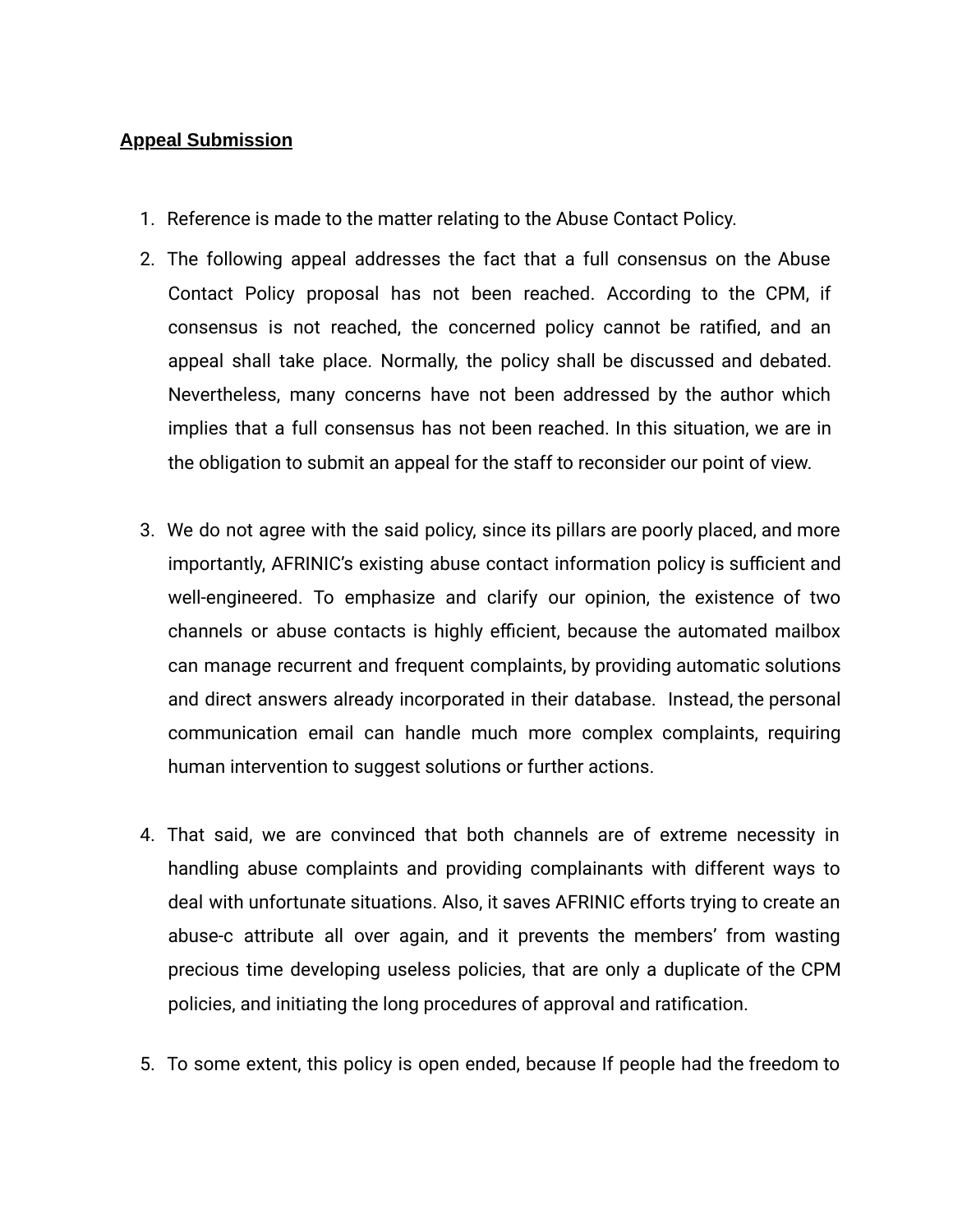say decide whether it is an abuse or not, then the essence of this policy is ambiguous if AFRINIC cannot determine what is considered an abuse.

- 6. Given that the period is different for people to respond to abuses, that is considered a bit of a stretching on AFRINIC itself because the concept of abuse in undefined and difficult for people to understand. Secondly, it is complicated for people to respond to these abuses within the given timelines. As a matter of fact, it just puts a lot more responsibility which is out of AFRINIC's scope, in other words, through this policy, AFRINIC will be policing ISPs.
- 7. Another thing is that, since RSA is compulsory, and abuse contact is already incorporated in RSA, the purpose of this new policy remains unknown.
- 8. According to the policy proposal, it is implied that network-holders must provide AFRINIC with their confidential data even though they already showed technical needs during the application process, which is completely invasive and unnecessary.
- 9. Indeed, it is important to have a mandatory abuse contact policy, however having to put 6 months verification is very unrequited because it is up to the members to decide if they are willing to reply or not. Henceforth, the members should have the option "not to reply". Moreover, it not in AFRINIC's mandate to decide or dictate how network-holders manage their abuse mailbox. They have the liberty to choose the adequate actions to be taken. To sum up, this policy contradicts with internet values, as it makes AFRINIC play the role of a central government.
- 10.Equally important, we cannot neglect the significant waste of resources and the extra cost that Afrinic will have to take in charge, and which impacts automatically its members. The author did not address this important concern but has rather dismissed it by stating that Afrinic is the one paying for it, as if it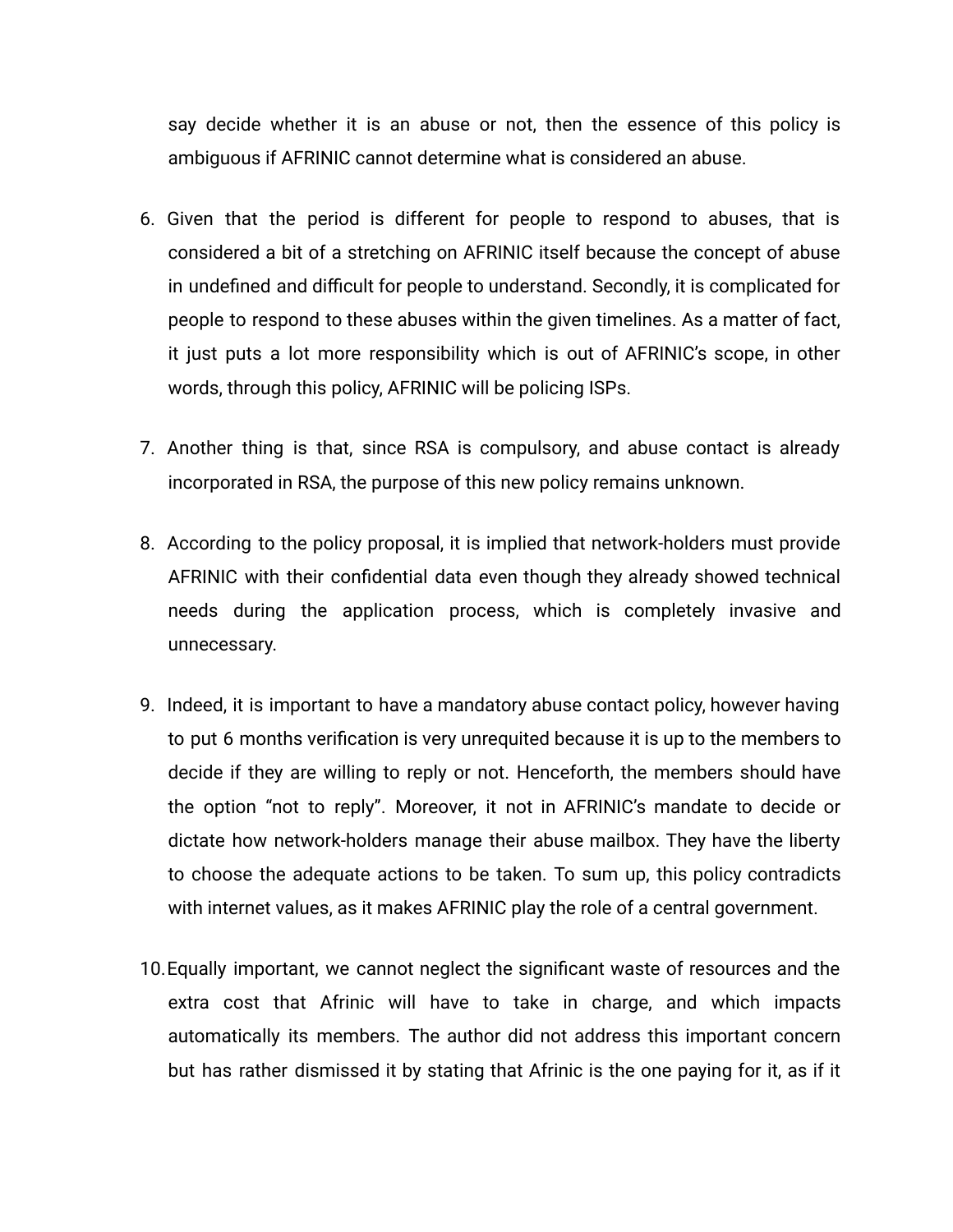does not concern the community as a whole. The essence here, is that by refraining from wasting resources and money on unnecessary policies, we are saving them for more important causes and urgent matters that require more implication, efforts and attention.

- 11.As pointed out several times from various community members, during the RPD discussions and the PPM, the RIR is merely a registration service which serves the purpose of book-keeping. One of the major unaddressed objections that this policy faces is that it is overstepping its limits and boundaries by requiring people to have a valid mailbox and forcing them to deal with abuse. RFC2142 is just a suggestion which should not be interpreted otherwise and "abuse" definition differs from one country to another and from one jurisdiction to another.
- 12. Additionally, AFRINIC since the very beginning have never been able to handle abuse. Instead of implementing a whole unnecessary and wasteful policy, they could just get members to publish their mailbox without the need of being intrusive and overstepping what is not in their scope. As an alternative, the General Abuse Contact Policy will allow the same effect and results by simply publishing the member's abuse mailbox all while restraining from being intrusive to members.
- 13.Implementing this policy means that AFRINIC will start managing people's network, which is a serious act of overstepping the policy process of this community, especially that the ICP2 does not give AFRINIC the mandate and the right to manage people's networks.
- 14.By forcing people to reply as a way to validate abuse mailbox will only incur cost for members and AFRINIC because a good network will deal with abuse properly